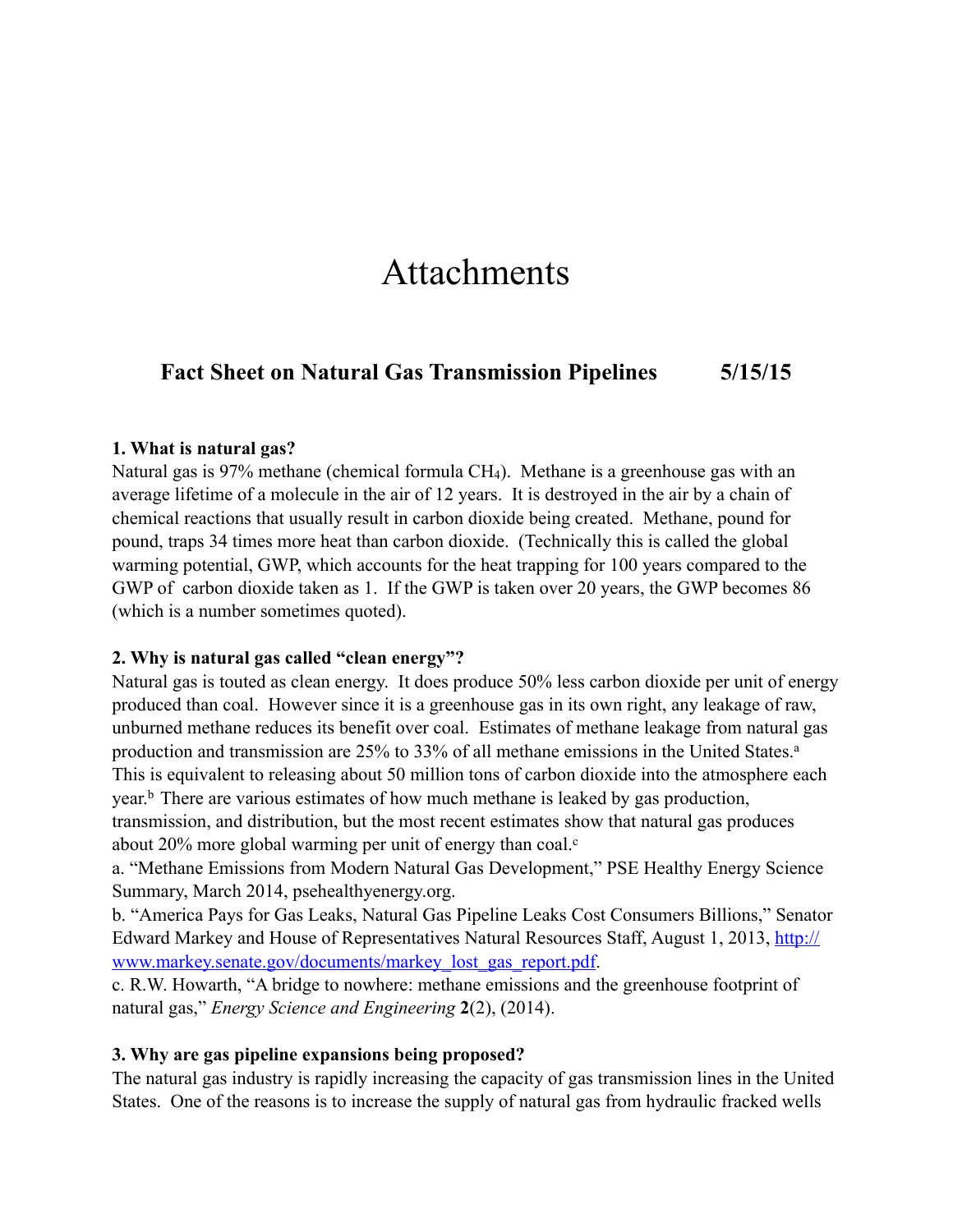in Pennsylvania.<sup>a</sup> In 2012, natural gas extracted using hydraulic fracking was 60% of all natural gas production, and this is predicted to increase to 70% by 2035.<sup>b</sup> "The Interstate Natural Gas Association of America has estimated that from 2011 to 2033 the industry must build nearly 15,000 miles of subsidiary lines – each year."c

a. [http://www.northeastgas.org/pipeline\\_expansion.php.](http://www.northeastgas.org/pipeline_expansion.php)

[b. Energy Information Agency, US Department of Energy, www.eia.gov/energy\\_in\\_brief/article/](http://www.eia.gov/energy_in_brief/article/about_shale_gas.cfm) about\_shale\_gas.cfm.

c. Marcia Greenberg, *The Washington Post*, October 17, 2014.

## **4. What will happen if more natural gas is transmitted and used?**

Natural gas has been proposed as a bridge fuel meaning that replacing coal-fired power plants with gas-fired power plants would lower greenhouse gas emissions. This would make sense if the leakage of methane was drastically reduced. However, the gas industry has had little incentive to do anything. The expansion of natural gas that is taking place will make emissions much worse. A recent study has shown that expanding natural gas production could increase carbon dioxide emissions by 11% by 2050.<sup>a</sup>

a. H. McJeon *et al.,* "Limited impact on decadal scale climate change from increased use of natural gas," Nature 514, 482 (2014), http://www.nature.com/articles/nature13837.epdf? referrer\_access\_token=M12woI6qbFsA2\_mby-2xz9RgN0jAjWel9jnR3ZoTv0MPa9Rhb8QnGG9oaO-

[IVuwCEcD2ITjfca54l8hpMJZmaa\\_bhgwdDar9F\\_NdOvAlwN1UuUiHB2eDLVmJo1q0xBt.](http://www.nature.com/articles/nature13837.epdf?referrer_access_token=M12woI6qbFsA2_mby-2xz9RgN0jAjWel9jnR3ZoTv0MPa9R-hb8QnGG9oaO-IVuwCEcD2ITjfca54l8hpMJZmaa_bhgwdDar9F_NdOvAlwN1UuUiHB2eDLVmJo1q0xBt)

#### **5. Why should we oppose the expansion of natural gas pipelines through Connecticut?**

A. Gas transmission lines are used to transport natural gas large distances. The gas is pressurized between 200 to 1500 psi (15 to 100 times atmospheric pressure) to reduce its volume. The largest transmission line in Connecticut is the Algonquin Pipeline that goes through the middle of Connecticut including going through Andover, Hebron, Coventry, Mansfield, Chaplin, Eastford, Putnam, and Pomfret as shown below. The Algonquin Pipeline is actually two pipelines, a 26 inch diameter pipeline and a 30 inch diameter pipeline running parallel to each other. To keep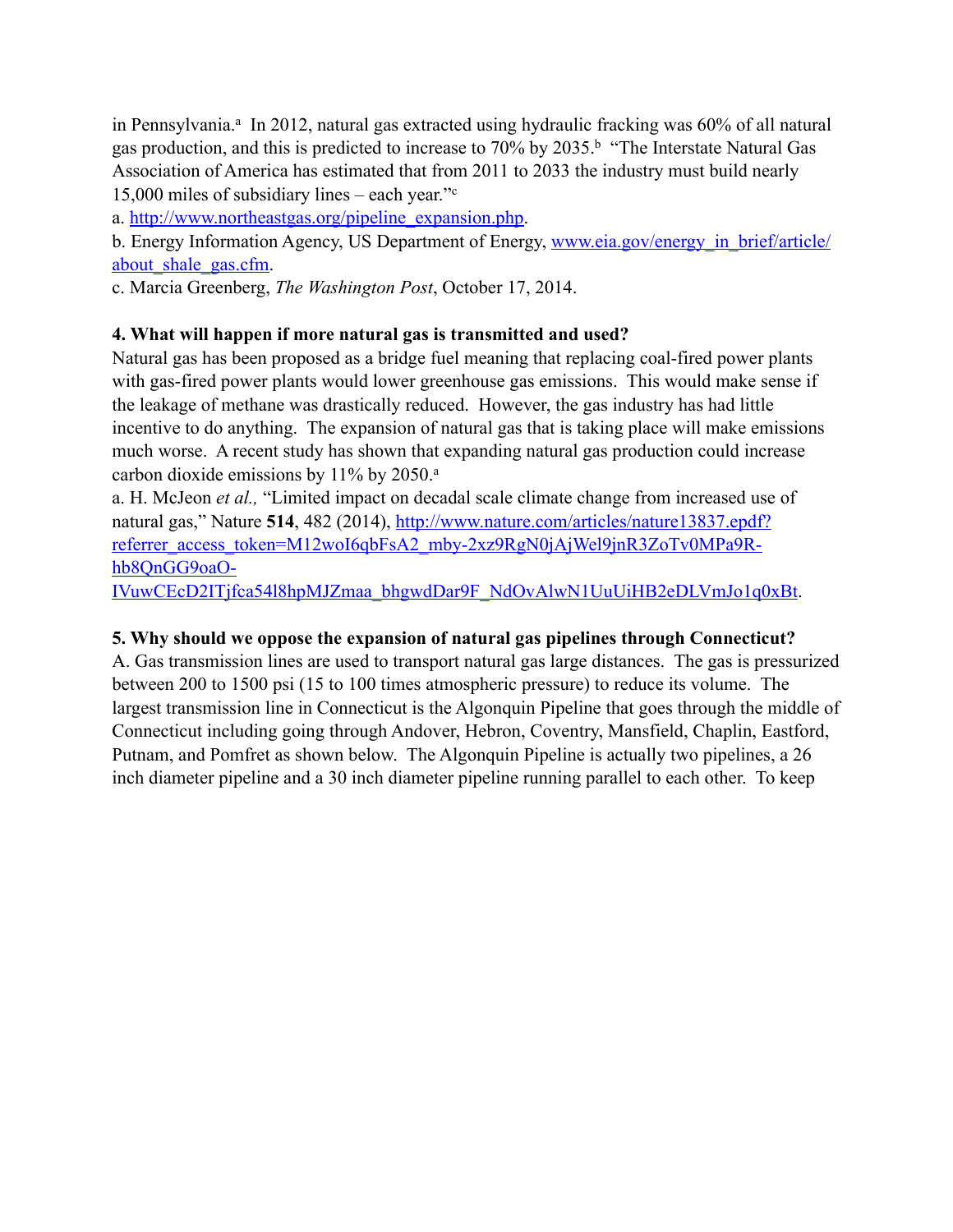

the gas at high pressure, they must be pressurized again after 40 to 100 miles of travel.

 Branch transmission lines come off the main pipelines and carry gas to metering and regulations stations. The blue squares on the map above represent metering and regulations stations. At these stations, the high pressure of the gas is reduced to about 20 psi for distribution by local gas companies.

 There are several compressor stations in Connecticut to maintain the high pressure of the main pipelines. One compressor station is in Cromwell, one in Oxford, and one is located in the Chaplin at 539 Tower Hill Rd. The orange squares on the map above indicate the compressor stations. To lower gas pressure for distribution, there are 13 metering and regulation stations in Connecticut. In Willimantic, there is metering and regulation station at 247 South St. Every five to twelve miles along the pipeline, there are valves in case part of the pipeline has to be isolated.

# **6. How will the expansion occur?**

Spectra Energy which owns the Algonquin Pipeline has proposed three expansions projects. The most immediate one that is approved by FERC and started in 2015, is named the Algonquin Incremental Market (AIM) expansion. A second expansion project, which has just begun the approval process, is called Atlantic Bridge. Access Northeast is a third project announced by Spectra Energy that will collaborate with Eversource and is supposed to complement Spectra Energy's previously announced AIM and Atlantic Bridge projects. "Access Northeast would add one billion cubic feet of natural gas capacity to the New England gas transmission system."a a. Luther Turmelle, "Northeast Utilities part of \$3 billion plan to expand natural gas pipeline in Connecticut, New England," New Haven Register, September 16, 2014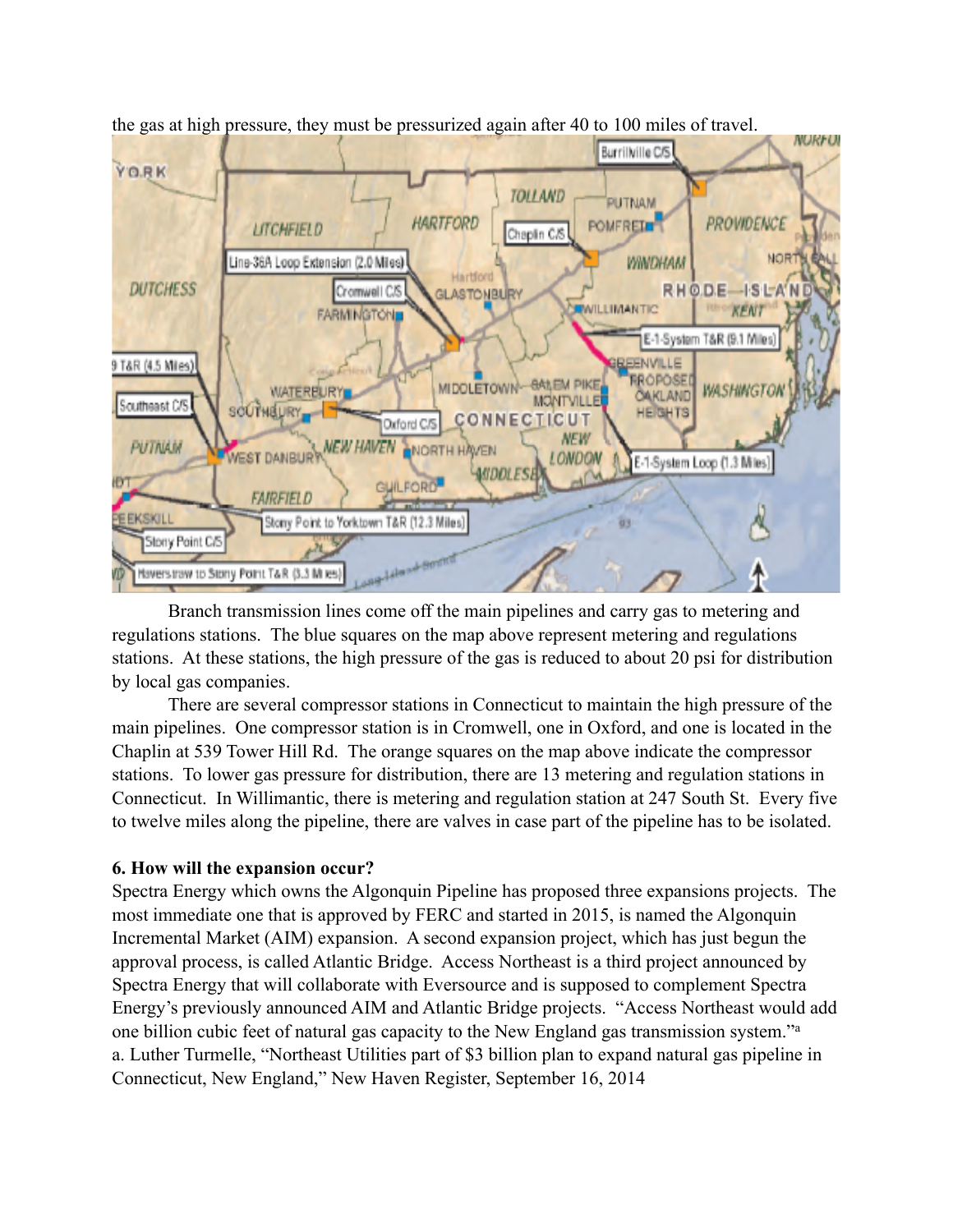A. The AIM project in Connecticut will replace 13.5 miles of six-inch diameter pipe in Lebanon, CT with 16-inch diameter pipe and 4.4 miles of 26-inch diameter pipe in Danbury, CT with 42 inch diameter pipe. The maximum allowable operating pressure would increase to 850 psi for the 42-inch pipe from 674 psi for the 26-inch pipe. The project also includes new 3.3 miles of 12-inch diameter pipe in Montville, CT and, for two miles in Cromwell, a third 36 inch diameter pipe will be put in parallel with the 26 inch and 30 inch diameter pipes.

 The Cromwell Compressor Station will have its capacity increased by 15,900 horsepower, and the Chaplin Station's capacity will increase by 7,700 horsepower. Modifications will also be made to 13 existing metering stations (West Danbury, Southbury, Waterbury, North Haven, Guilford, Farmington, Glastonbury, Middletown, Salem, Montville, Willimantic, Pomfret and Putnam, CT), and construction of one new metering station in Oakland Heights (Norwich). Every M & R station will have major modifications and several will be completely re-built, Glastonbury and two others.<sup>a</sup> The purpose of AIM is to increase the **amount of natural gas that can be transported through Connecticut.** 

a.http://www.nae.usace.army.mil/Missions/Regulatory/PublicNotices/tabid/11771/Article/ 494068/nae-2013-01233.aspx.

B. The Atlantic Bridge Project, that is still going through the approval process, will not replace any pipes in Connecticut; however it will install an additional 10,915 hp compressor in the Oxford, CT compressor station, install a 6300 hp compressor and replace two compressors with larger 7,700 hp compressors in the Chaplin, CT compressor station (for a total of four compressors), modify the metering and regulation station in Danbury, and construct a new metering and regulation station at Salem Pike in Norwich, CT.a

a "Notice of Intent to Prepare an Environmental Assessment for the Planned Atlantic Bridge Project, Request for Comments on Environmental Issues and Notice of Public Scoping Meetings," Federal Energy Regulatory Agency, April 27, 2015.

b. "Monthly Progress Report, Algonquin Gas Transmission LLC and Maritime and Northeast Pipeline LLC, Atlantic Bridge Project – Docket No. PF15-12-000," Spectra Energy Partners, May 31, 2015.

C. Preliminary information has been released on the Access Northeast Project.<sup>a</sup> The present plan is to replace the 26 inch diameter pipe with a 42 inch diameter pipe starting from the 42 inch pipe installed at Danbury in the AIM project and going 11.3 miles into Southbury, replace the 26 inch pipe starting at the Oxford Compressor Station with a 42 inch pipe going 12.3 miles into Prospect and Cheshire, put a 36 inch diameter pipe in parallel with the 26 inch and 42 inch pipes going from Rocky Hill for 13.1 miles through Glastonbury, Hebron, and Andover, and put a 36 inch pipe in parallel with the 26 inch and 42 inch pipes starting in Chaplin and going 9.3 miles through Eastford and Pomfret. This plan indicates that more compressors will be added to the Chaplin and Oxford Compressor Stations and that the Cromwell Compressor Station will be modified. Access Northeast is supposed to increase the gas transmitted up to one billion cubic feet per day.

a"Access Northeast Project: Frequently Asked Questions," Spectra Energy Partners, June 30, 2015.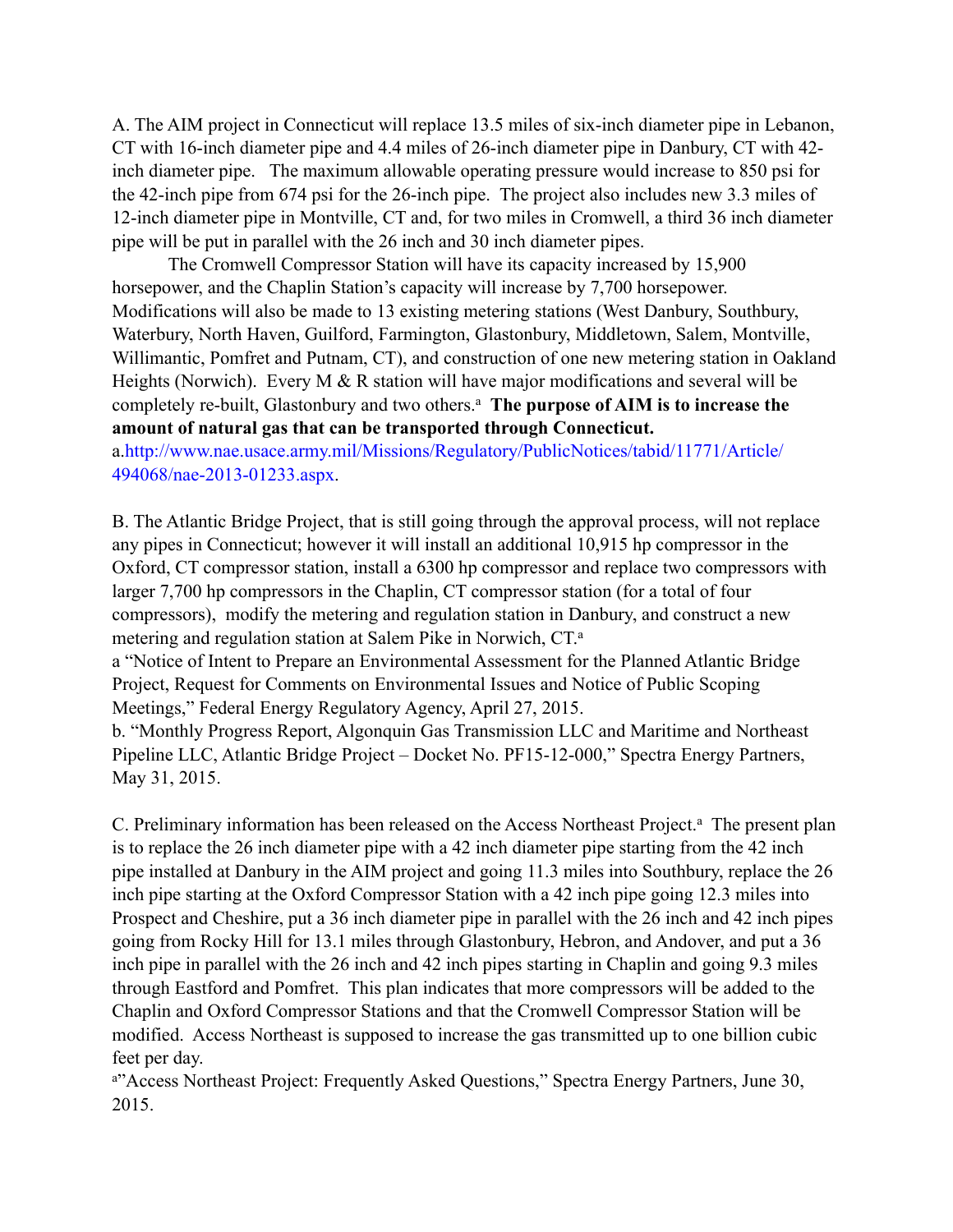## **7. Why are there so many projects proposed for the expansion of one pipeline?**

Spectra Energy seems to be following a process called segmentation. The Federal Energy Regulatory Agency (FERC) has to consider the environmental impact of each project before granting approval. Segmentation allows a major project such as expanding the Algonquin Pipeline to be broken up into several smaller projects. That way the environmental impact of the entire project does not have to be considered. Each separate, smaller project could be ruled to have a small environmental impact.

#### **8. What do scientists say about the burning of fossil fuels including natural gas?**

A recent paper (C. McGlade and P. Ekins, "The geographical distribution of fossil fuels unused when limiting global warming to 2°C," *Nature* 517, 187-190 (2015)) states "that to have a 50 per cent chance of limiting warming below  $2^{\circ}$ C throughout the twenty-first century, cumulative carbon emissions between 2011 and 2050, need to be limited to about 1,100 gigatonnes of carbon dioxide (Gt  $CO<sub>2</sub>$ )." A gigatonne is the same as a billion tons. Most scientists have agreed that limiting warming to  $2^{\circ}$ C is the maximum that our civilization could stand without major damage to health, food and water supplies, the survival of many species, and livable habitats. The results of the paper "suggest that, globally, a third of oil reserves, half of gas reserves and 80 per cent of coal reserves should remain unused from 2010 to 2050 in order to meet the target of 2oC." **Since**  the world is currently producing emissions of over 30 Gt CO<sub>2</sub> per year, we need to reduce **fossil fuel use not increase it.** 

## **9. Why should we oppose new gas compressors?**

The new compressors that come with the AIM expansion will increase greenhouse gases. Compressors are the cause of most leakages of methane into the air from natural gas production. About 57% of the leaked methane comes from the compressors used in transmission pipelines.<sup>a</sup> Since natural gas production is responsible for about 25% of all methane emissions, compressors are an important source of methane emissions.

a. Report for Oil and Gas Sector Compressors, U S EPA Office of Air Quality Planning and Standards, April 2014.

## **10. What are the hazards of more natural gas use?**

A. Besides the increase in global warming from the use of natural gas, gas transportation pipelines are an explosion hazard. They do not occur very often, about two to three explosions in the US each year. When they occur, though, are extremely hazardous. Since the gas is at high pressure, the fireball from the explosion goes hundreds of feet into the air; the only way to put out the fire is to valve off the section where the fire is and let the gas burn up.

B. Most of the gas going through the pipeline will come from fracked gas that contains radon, an inert, radioactive gas. Radon has a short halflife of 3.8 days; thus in 30 days, it has essentially disappeared. The venting of natural gas that occurs at compressor stations and metering and regulation stations puts any leftover radon into the air where it will rapidly disperse. A bigger